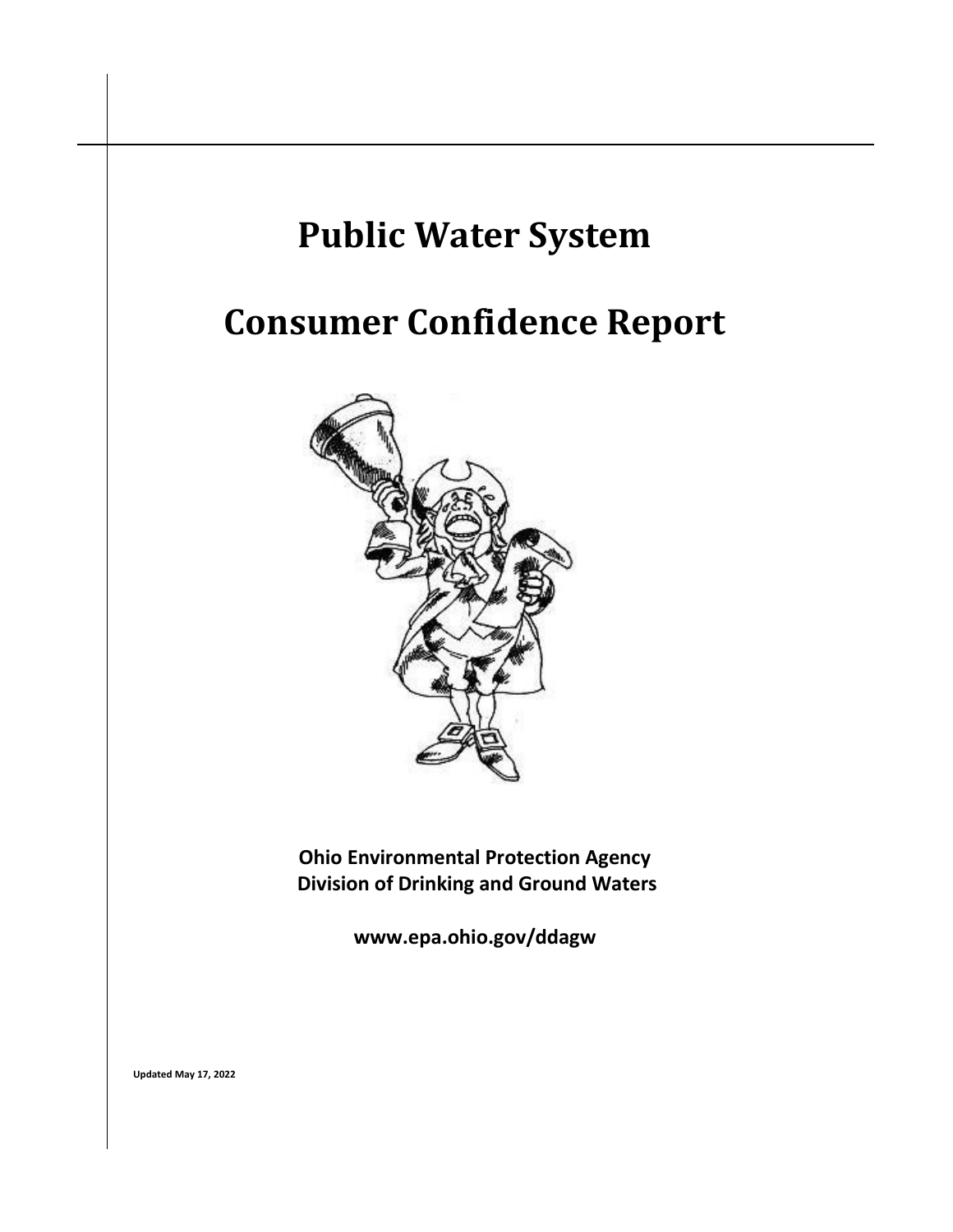#### **Section 1: Title**

# *City of Niles* **Drinking Water Consumer Confidence Report For** *2021*

#### **Section 2: Introduction**

The **City of Niles** has prepared the following report to provide information to you, the consumer, on the quality of our drinking water. Included within this report is general health information, water quality test results, how to participate in decisions concerning your drinking water and water system contacts.

#### **Section 3: Source Water Information**

The **City of Niles** receives its drinking water from *Meander Reservoir.*

Information contained in this report pertains to water produced by The Mahoning Valley Sanitary District (MVSD or District) at its treatment facilities located at Mineral Ridge, Ohio.

The Mahoning Valley Sanitary District Public Water Supply ID Number is PWS 7801811. The source of the water is Meander Creek Reservoir, a surface water supply with a capacity of 11 billion gallons and owned and operated by The Mahoning Valley Sanitary District.

The MVSD also has an agreement with the United States Army Corp of Engineers that permits MVSD to draw water from Berlin Lake as a secondary source. The MVSD maintains a raw water pump station at this location and transmission lines to provide raw water to the Meander Creek Reservoir. The District did not use any water from this secondary raw water source.

The Mahoning Valley Sanitary District public water system uses surface water drawn from the Meander Creek Reservoir. For the purposes of source water assessments, in Ohio all surface waters are considered to be susceptible to contamination. By their nature, surface waters are readily accessible and can be contaminated by chemicals and pathogens which may rapidly arrive at the public drinking water intake with little warning or time to prepare.

The Mahoning Valley Sanitary District's drinking water source protection area is susceptible to runoff from row crop agriculture and animal feedlot operations, oil and gas wells, failing home and commercial septic systems, road/rail crossings, and new housing and commercial development that could increase runoff from roads and parking lots.

The Mahoning Valley Sanitary District water system treat the water to meet drinking water quality standards, but no single treatment technique can address all potential contaminants. The potential for water quality impacts can further be decreased by implementing measures to protect Meander Creek Reservoir and its watershed.

The Water Source Assessment Report can be obtained by calling Jonathan Jamison at (330) 6562-3614.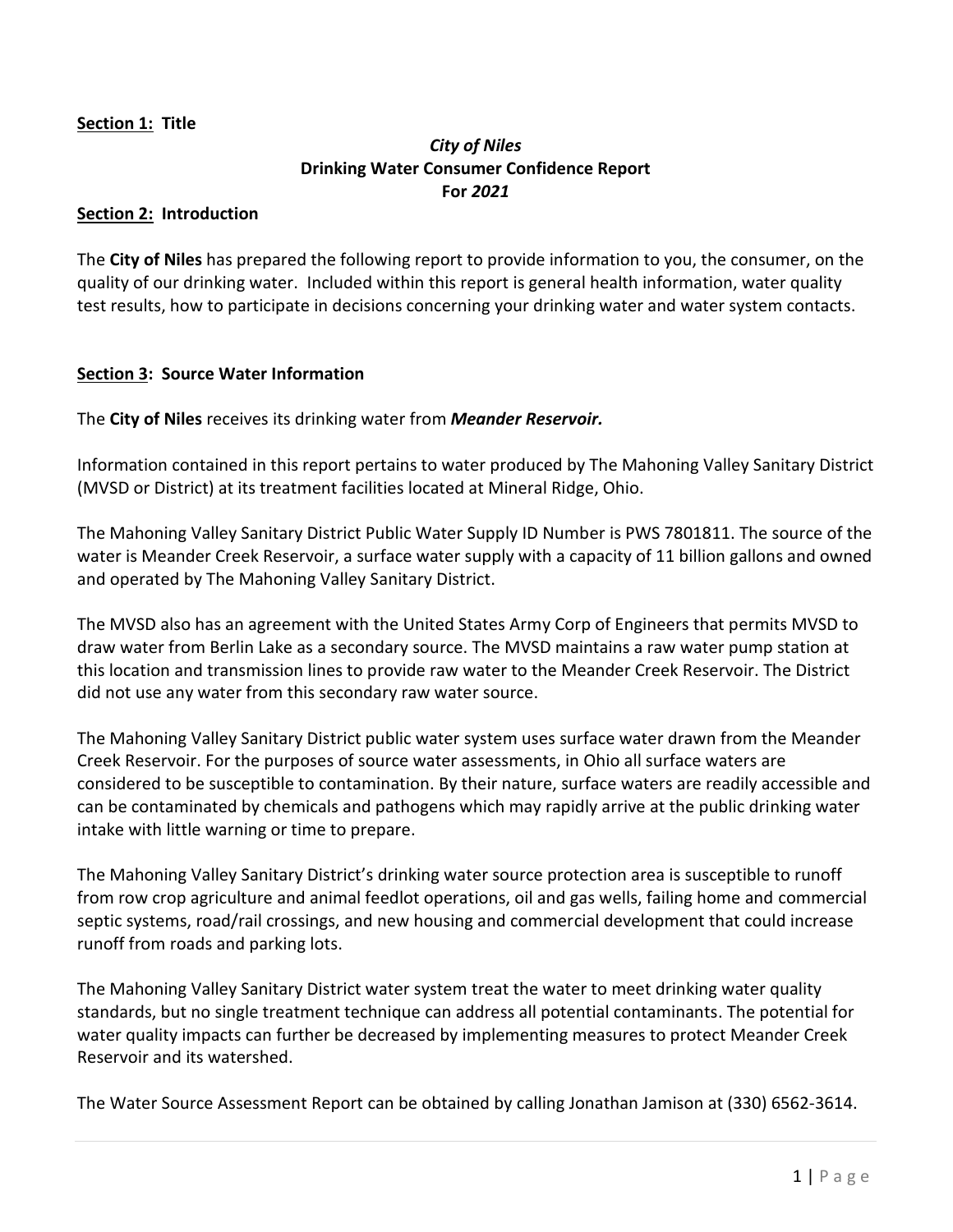To view the approved MVSD Meander Creek Reservoir Drinking Water Source Protection Plan, visit meanderwater.org and look under the link for District information, Water Quality.

For more information on the testing of lead and fracking wastes, visit meanderwater.org and follow the link for the District Information, Water Quality

#### **Section 4: What are sources of contamination to drinking water?**

The sources of drinking water (both tap water and bottled water) include rivers, lakes, streams, ponds, reservoirs, springs, and wells. As water travels over the surface of the land or through the ground, it dissolves naturally occurring minerals and, in some cases, radioactive material, and can pick up substances resulting from the presence of animals or from human activity.

Contaminants that may be present in source water include: (A) Microbial contaminants, such as viruses and bacteria, which may come from sewage treatment plants, septic systems, agricultural livestock operations and wildlife; (B) Inorganic contaminants, such as salts and metals, which can be naturallyoccurring or result from urban storm water runoff, industrial or domestic wastewater discharges, oil and gas production, mining, or farming; (C) Pesticides and herbicides, which may come from a variety of sources such as agriculture, urban storm water runoff, and residential uses; (D) Organic chemical contaminants, including synthetic and volatile organic chemicals, which are by-products of industrial processes and petroleum production, and can also come from gas stations, urban storm water runoff, and septic systems; (E) Radioactive contaminants, which can be naturally-occurring or be the result of oil and gas production and mining activities.

In order to ensure that tap water is safe to drink, USEPA prescribes regulations which limit the number of certain contaminants in water provided by public water systems. FDA regulations establish limits for contaminants in bottled water which must provide the same protection for public health.

Drinking water, including bottled water, may reasonably be expected to contain at least small amounts of some contaminants. The presence of contaminants does not necessarily indicate that water poses a health risk. More information about contaminants and potential health effects can be obtained by calling the Federal Environmental Protection Agency's Safe Drinking Water Hotline (1-800-426-4791).

### **Section 5: Who needs to take special precautions?**

Some people may be more vulnerable to contaminants in drinking water than the general population. Immuno-compromised persons, such as persons with cancer undergoing chemotherapy, persons who have undergone organ transplants, people with HIV/AIDS or other immune system disorders, some elderly, and infants can be particularly at risk from infection. These people should seek advice about drinking water from their health care providers. EPA/CDC guidelines on appropriate means to lessen the risk of infection by Cryptosporidium and other microbial contaminants are available from the Safe Drinking Water Hotline (1-800-426-4791).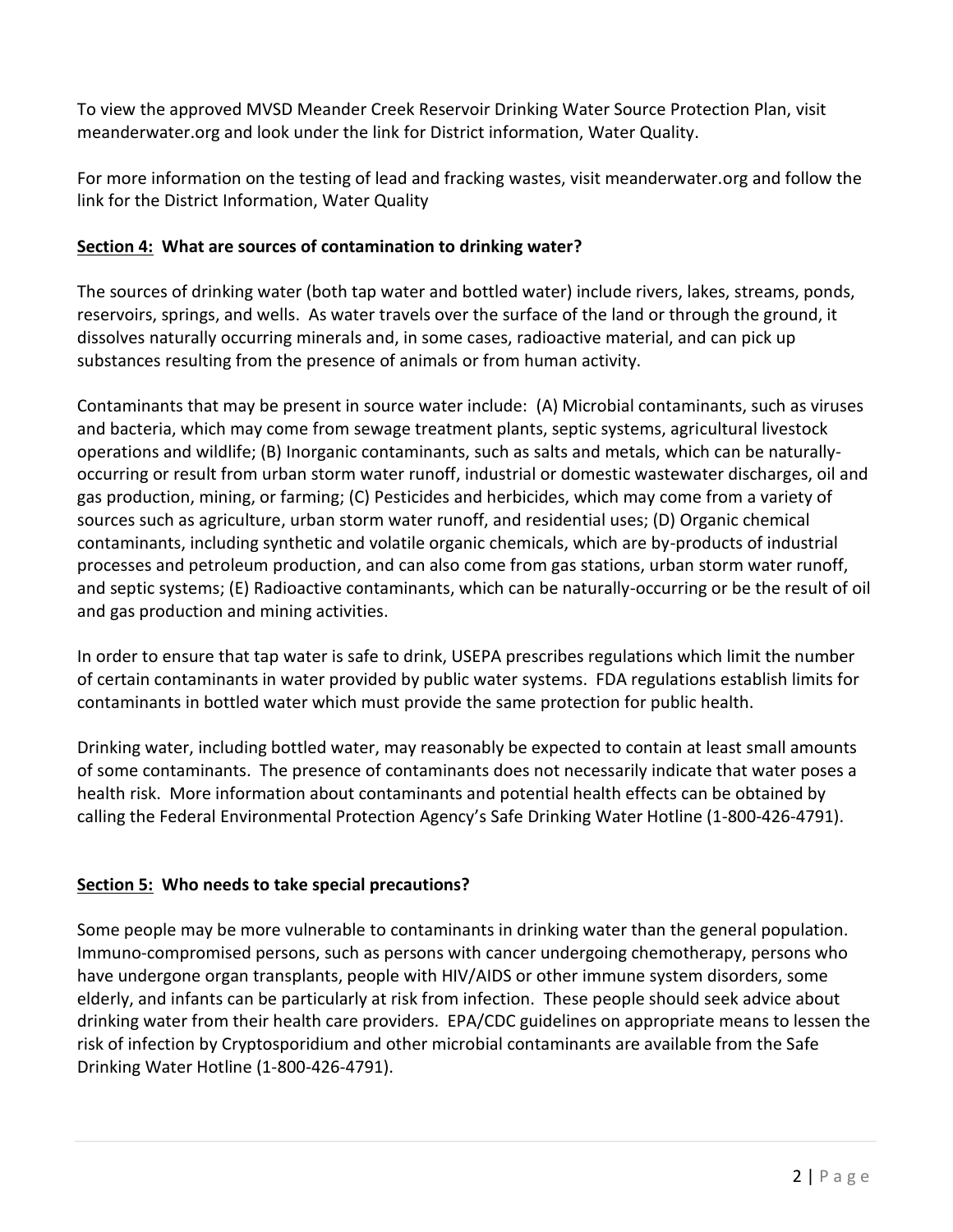#### **Section 6: About your drinking water.**

The EPA requires regular sampling to ensure drinking water safety. The **City of Niles** conducted sampling for *TTHM & HAA5*. Samples were collected for a total of *2* different contaminants most of which were not detected in the **City of Niles** water supply. The Ohio EPA requires us to monitor for some contaminants less than once per year because the concentrations of these contaminants do not change frequently. Some of our data, though accurate, are more than one year old.

## **Section 7: Monitoring & Reporting Violations & Enforcement Actions**

During the month of *November 2020*, **The City of Niles** failed to *monitor/ manage a backflow prevention and Cross-Connection control Plan. The City of Niles holds a responsibility to conduct an initial assessment and surveys of water use practices within a consumer's premises to determine whether there are actual or potential cross-connections to the consumers water system through which contaminants or pollutants could backflow into the PWS. The City has since hired OTCO to assist and manage the initial assessments and survey of all customers owning backflow devices. The city of Niles and OTCO will work in tandem to ensure all surveys and inspections are complete and that all hydrants are protected from contractor and service department vehicles. The City of Niles is also working with Iworq Software that is a backflow software designed to track and document all required information for our backflow program. It has recently been addressed on all consumers monthly bill that any consumer failing to have the backflow device tested withing a specific time period will have their water service shut off immediately.*

*A Public Notice was sent out to all Niles customers regarding the significant deficiency with the backflow prevention program during March 2021.*

*The city of Niles is taking a proactive approach moving forward to make sure the above mentioned is kept in compliance. We will work diligently throughout 2021 to meet the deadlines set forth by the OEPA.* 

| Water<br><b>Contaminants</b> | <b>Unit</b> | <b>MCL</b><br>G | <b>MCL</b> | Level<br>Found | <b>Detectio</b><br>n Range | Sampl<br>e Year | <b>Violatio</b><br>n | <b>Typical Source of</b><br>Contaminant                                                                               |
|------------------------------|-------------|-----------------|------------|----------------|----------------------------|-----------------|----------------------|-----------------------------------------------------------------------------------------------------------------------|
| <b>Fluoride</b>              | ppm         | 4               | 4          | 1.02           | $0.90 -$<br>1.12           | 2021            | NO.                  | Erosion of natural<br>deposits: Water<br>additive which<br>promotes strong<br>teeth: discharge from<br>fertilizer and |

### Mahoning Valley Sanitary District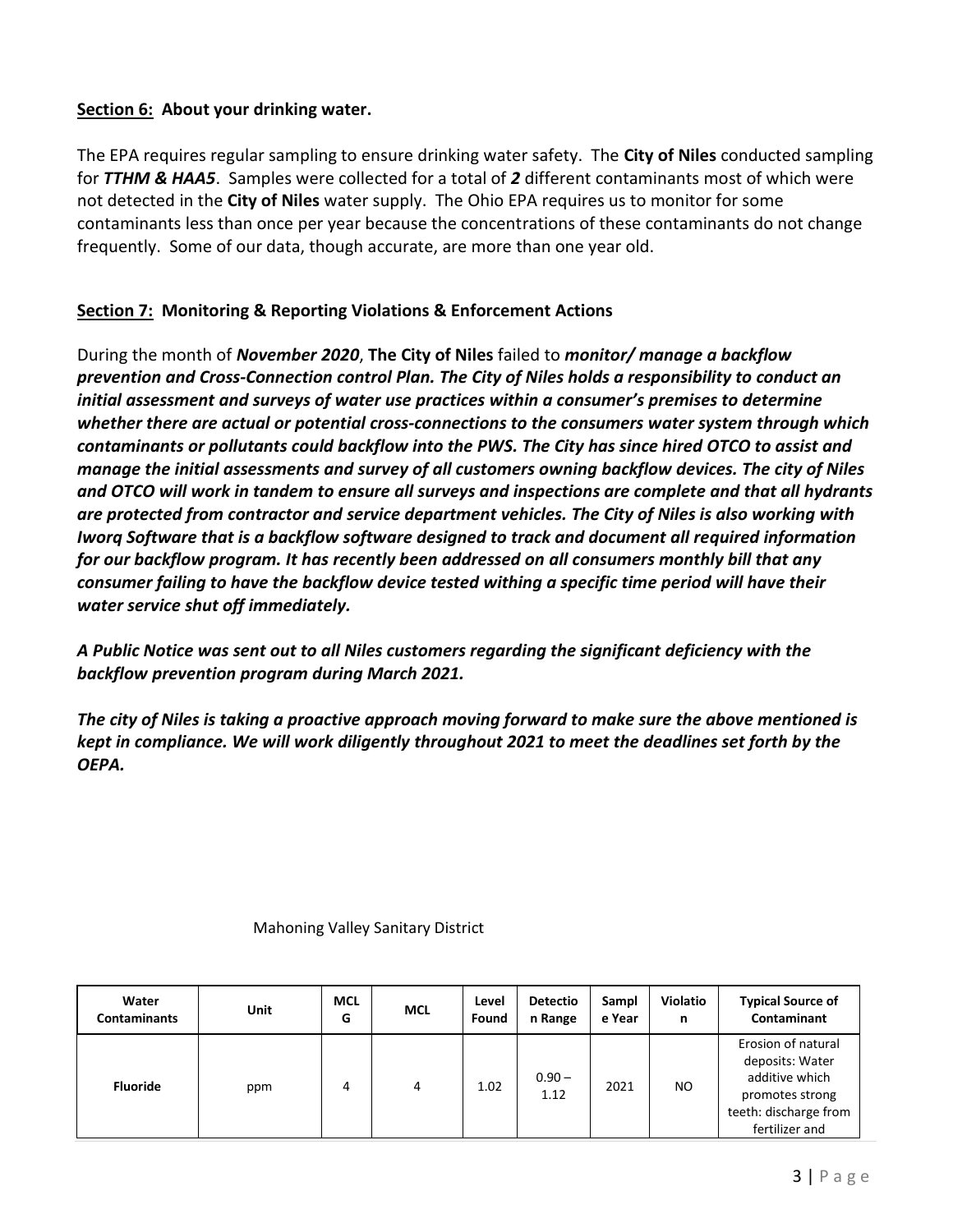|                                                    |     |           |           |       |                      |      |           | aluminum factories                                               |
|----------------------------------------------------|-----|-----------|-----------|-------|----------------------|------|-----------|------------------------------------------------------------------|
| <b>Nitrate</b>                                     | ppm | 10        | 10        | 0.19  | $.10 - .330$<br>mg/l | 2021 | <b>NO</b> | <b>Runoff from fertilizer</b><br>& leachate from<br>septic tanks |
| Turbidity *                                        |     | <b>NA</b> | <b>TT</b> | 0.054 | $0.03 - 0.08$        | 2021 | <b>NO</b> | Soil Runoff                                                      |
| <b>Turbidity</b><br>(% of samples<br>meeting std.) |     | <b>NA</b> | <b>TT</b> | 100%  |                      | 2021 | <b>NO</b> | Soil Runoff                                                      |
| <b>Atrazine</b>                                    | ppb | 3         | 3         | .086  | $.086 -$<br>.086     | 2021 | <b>NO</b> | Runoff from<br>herbicide used on<br>row crops                    |
|                                                    |     |           |           |       |                      |      |           |                                                                  |
| <b>TOC**</b>                                       | ppm | <b>NA</b> | <b>TT</b> | 1.76  | $1.48 -$<br>2.45     | 2021 | <b>NO</b> | Naturally present in<br>the environment                          |



|                                           |             |                | <b>INIIES</b> |                                         |                            |                 |                  |                                                                           |
|-------------------------------------------|-------------|----------------|---------------|-----------------------------------------|----------------------------|-----------------|------------------|---------------------------------------------------------------------------|
| Water<br><b>Contaminants</b>              | <b>Unit</b> | <b>MCLG</b>    | <b>MCL</b>    | <b>Level Found</b>                      | <b>Detectio</b><br>n Range | Sampl<br>e Year | <b>Violation</b> | <b>Typical Source of</b><br>Contaminant                                   |
| HAA -<br><b>Haloacetic Acid</b><br>$\ast$ | ppb         | <b>NA</b>      | 60            | 32.7                                    | $11.4 -$<br>50.2           | 2021            | NO               | Water Purification by-<br>product                                         |
| ** Total<br><b>Trihalomethane</b><br>s    | ppb         | <b>NA</b>      | 80            | 57.54                                   | $13.5 -$<br>77.8           | 2021            | NO               | Water Purification by-<br>product                                         |
| Lead #                                    | ppb         | 0              | $AL=15$       | .0577<br>90 <sup>th</sup><br>Percentile | $< .5 - 2.27$              | 2021            | NO.              | Household plumbing<br>corrosion                                           |
| Copper ##                                 | ppm         | 1.3            | $AL =$<br>1.3 | 90<br>0.033<br>percentile               |                            | 2021            | NO.              | Household plumbing<br>corrosion:<br>& leaching from wood<br>preservatives |
| <b>Total Chlorine</b>                     | ppm         | $MRDLG =$<br>4 | $MRDL = 4$    | 1.9                                     | 1.73-1.97                  | 2021            | NO.              | Water additive used to<br>control microbes                                |

\*\*The 15 MCL for Lead and the 1.3 MCL for Copper are action levels. Action levels are the thresholds of sampling at the 90<sup>th</sup> Percentile.

0 Samples were found to have lead levels in excess of the lead action level of 15ppb 0 Samples were found to have copper levels in excess pf the copper action level of 1.3ppm

# **Section 9: Turbidity**

Turbidity is a measure of the cloudiness of water and is an indication of the effectiveness of our filtration system. The turbidity limit set by the EPA is 0.3 NTU in 95% of the samples analyzed each month and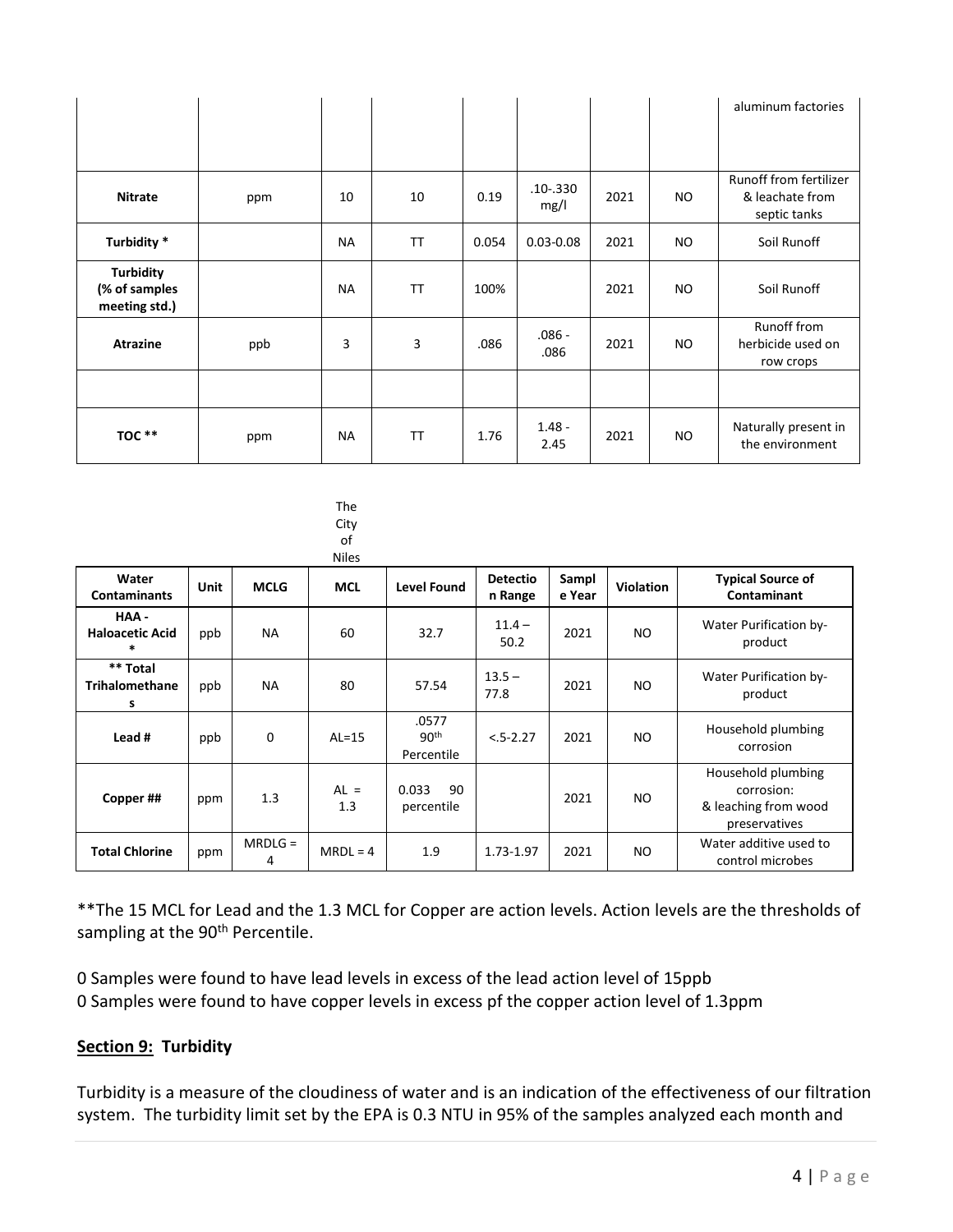shall not exceed 1 NTU at any time. As reported above, the **City of Niles** highest recorded turbidity result for *2021* was 0*.08* NTU and lowest monthly percentage of samples meeting the turbidity limits was *100%*.

# **Section 13: Lead Educational Information**

If present, elevated levels of lead can cause serious health problems, especially for pregnant women and young children. Lead in drinking water is primarily from materials and components associated with service lines and home plumbing. *The City of Niles* is responsible for providing high quality drinking water but cannot control the variety of materials used in plumbing components. When your water has been sitting for several hours, you can minimize the potential for lead exposure by flushing your tap for 30 seconds to 2 minutes before using water for drinking or cooking. If you are concerned about lead in your water, you may wish to have your water tested. Information on lead in drinking water, testing methods, and steps you can take to minimize exposure is available from the Safe Drinking Water Hotline at 800-426-4791or at [http://www.epa.gov/safewater/lead.](http://www.epa.gov/safewater/lead)

# **Section 18: License to Operate (LTO) Status Information**

In *2021 The City of Niles* had an unconditioned license to operate our water system."

# **Section 20: Public Participation and Contact Information**

### **How do I participate in decisions concerning my drinking water?**

Public participation and comment are encouraged at regular meetings of *The City of Niles* which meets *the 1st and 3rd Wednesday of every month at City Council Chambers at the Safety Service Building.* For more information on your drinking water contact *Kevin Robertson at 330-544-9000*

### **Section 21: Definitions of some terms contained within this report.**

- Maximum Contaminant Level Goal (MCLG): The level of a contaminant in drinking water below which there is no known or expected risk to health. MCLGs allow for a margin of safety.
- Maximum Contaminant level (MCL): The highest level of contaminant that is allowed in drinking water. MCLs are set as close to the MCLGs as feasible using the best available treatment technology.
- Maximum Residual Disinfectant Level (MRDL): The highest level of a disinfectant allowed in drinking water. There is convincing evidence that addition of a disinfectant is necessary for control of microbial contaminants.
- Maximum Residual Disinfectant Level Goal (MRDLG): The level of drinking water disinfectant below